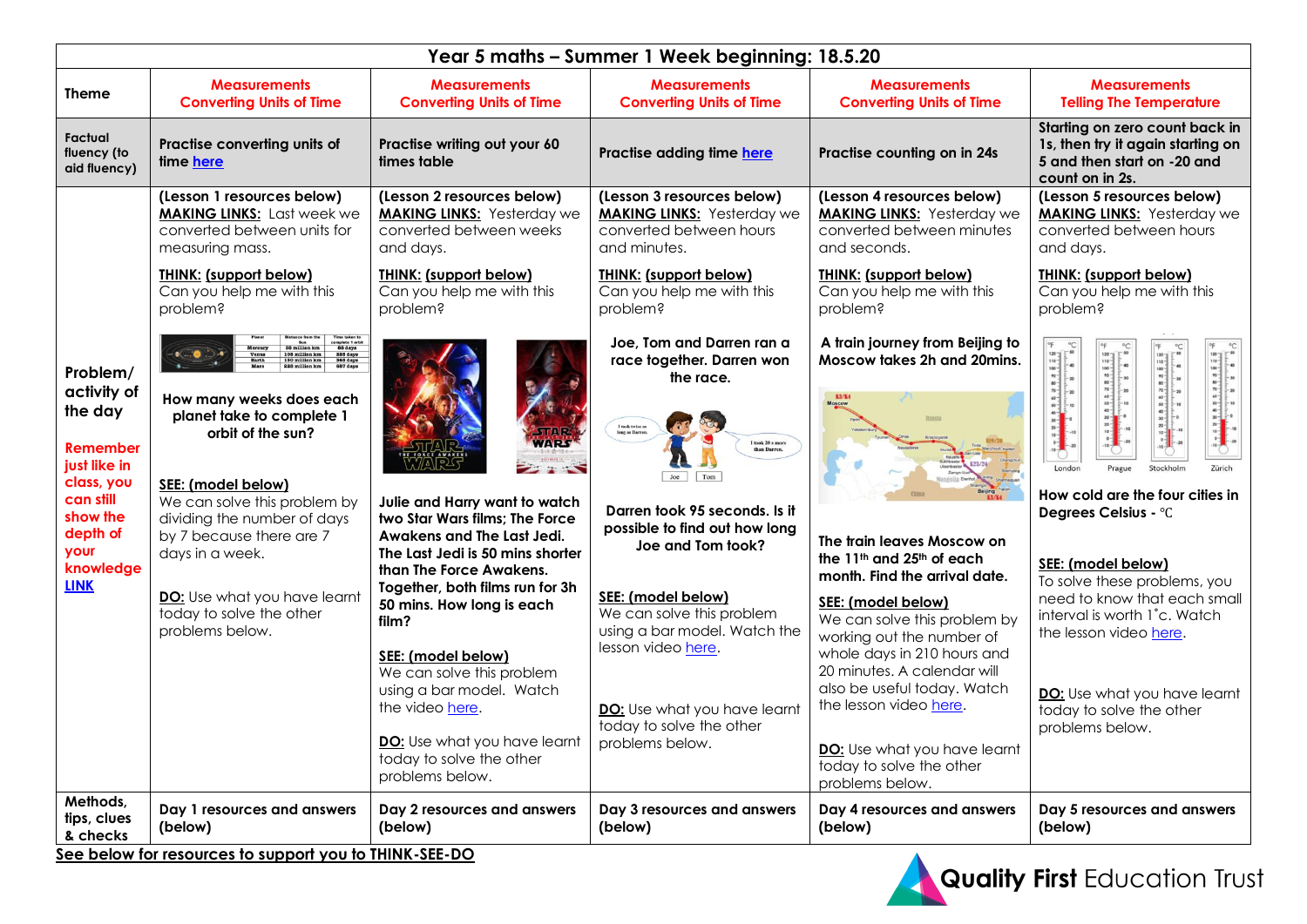#### **DAY 1 RESOURCES:**

| THINK:              |                |                                                                                                       |                  |
|---------------------|----------------|-------------------------------------------------------------------------------------------------------|------------------|
|                     |                | The time taken to complete<br>1 orbit is how long a planet<br>takes to travel once around<br>the sun. |                  |
|                     | <b>Planet</b>  | <b>Distance from the</b>                                                                              | Time taken to    |
|                     |                | Sun                                                                                                   | complete 1 orbit |
| Saturn<br>Mercury   | <b>Mercury</b> | 58 million km                                                                                         | 88 days          |
|                     | <b>Venus</b>   | 108 million km                                                                                        | 225 days         |
| <b>Letarnid hal</b> | Earth          | 150 million km                                                                                        | 365 days         |
| $P_{\text{max}}$    | <b>Mars</b>    | 228 million km                                                                                        | 687 days         |

How many weeks does each planet take to complete 1 orbit of the Sun?

**SEE:** Don't be tricked - the middle column isn't needed here. Just use the numbers in the final column. To solve each problem, you divide the number of days by 7 because there are 7 days in a week. You can write down the multiples of 7 to help you.



# **DO:**

## **1. Give your answer in weeks and days:**

- a.  $16$  days =
- b. 31 days  $=$
- c. 158 days =
- d. 500 days =

#### **2. Give your answer in days:**

- a. 4 weeks and 1 day =
- b. 10 weeks and 5 days =
- c. 23 weeks and 6 days =
- d. 123 weeks and 4 days =

# **TOP TIPS**

**1 week = 7 days** E.g. 3 weeks =  $3 \times 7 = 21$ days

**Divide by 7** when turning **days into weeks.** E.g. **22 days**  $22 \div 7 = 3$  r 1 so **3 weeks and 1 day**

#### **3. Complete the table:**

| Days     | In weeks and<br>days | Rounded to the<br>nearest week |
|----------|----------------------|--------------------------------|
| 52 days  |                      |                                |
|          | 9 weeks 5 days       |                                |
| 100 days |                      |                                |
| 76 days  |                      |                                |
|          | 13 weeks 4 days      |                                |

# **TOP TIPS**

When rounding to the nearest week, if you have **1, 2 or 3** days, **round down**.

If you have **4, 5 or 6** days, then **round up**.

E.g. **4 weeks 3 days** would round down to **4 weeks** but **4 weeks 4 days** would round up to **5 weeks**.



**Quality First Education Trust**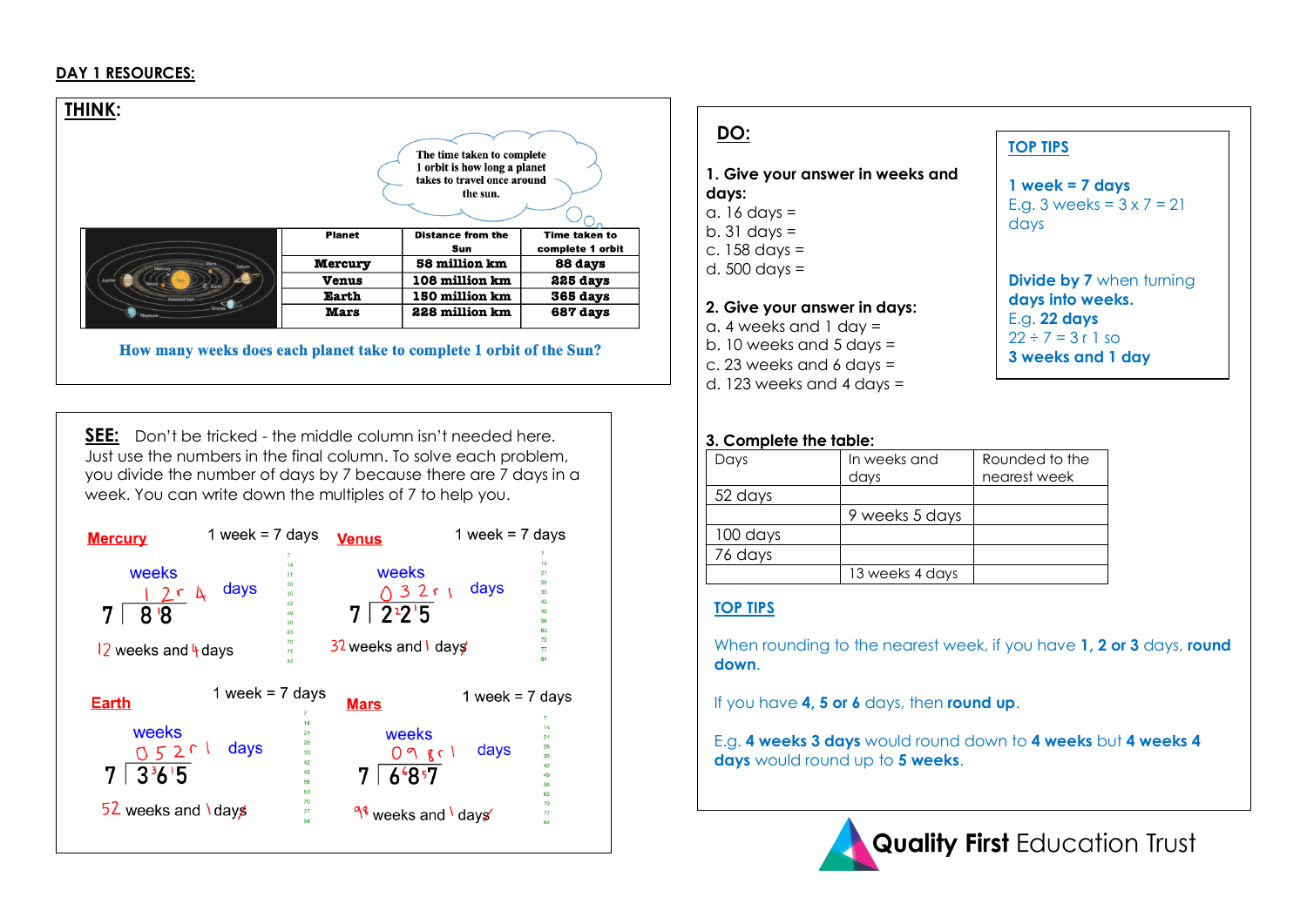## **DAY 2 RESOURCES:**

**THINK:** 



Julie and Harry want to watch two Star Wars movies; The Force Awakens and The Last Jedi. The Last Jedi is 50 min shorter than The Force Awakens. Together, both movies run for 3h 50 mins. How long is each film?



The Last Jedi is **90 min** long or I can split 90 into **60min + 30 min** making **1hour and 30 minutes**.

The Force Awakes is 90 + 50 = **140 minutes** which I can split into **120min + 20min** which is the same as **2 hours and 20 minutes.**



#### **1. Give your answer in hours and minutes:**

- $a. 67$  minutes =
- b. 90 minutes =
- c. 183 minutes =
- d.  $345$  minutes =

#### **2. Give your answer in minutes:**

- $a<sub>1</sub>$  hour 59 minutes = b. 6 hours 4 minutes = c. 11 hours 47 minutes =
- d. 24 hours  $=$

# **DO: TOP TIPS**

 $1$  hour = 60 minutes 2 hours = 120 minutes 3 hours = 180 minutes 4 hours = 240 minutes  $5$  hours = 300 minutes

Can you work out more?

**3. Ben watched a TV show that last for 56 minutes and a film that lasted for 99 minutes. How long did Ben watch TV for? Give your answer in hours and minutes.** 

**Remember** Your **remainder** will be **minutes** not hours E.g. 62 minutes  $62 \div 60 = 1 r 2$ 1 hour and 2 minutes

**4. Nada took 48 minutes to finish her home learning. She took three times as long to finish her piano practice. In hours and minutes, how long did Nada take to finish both her home learning and piano practice?** 

| Home learning  |  |
|----------------|--|
|                |  |
| 48 minutes     |  |
|                |  |
| Piano practice |  |
|                |  |
| 48 minutes     |  |

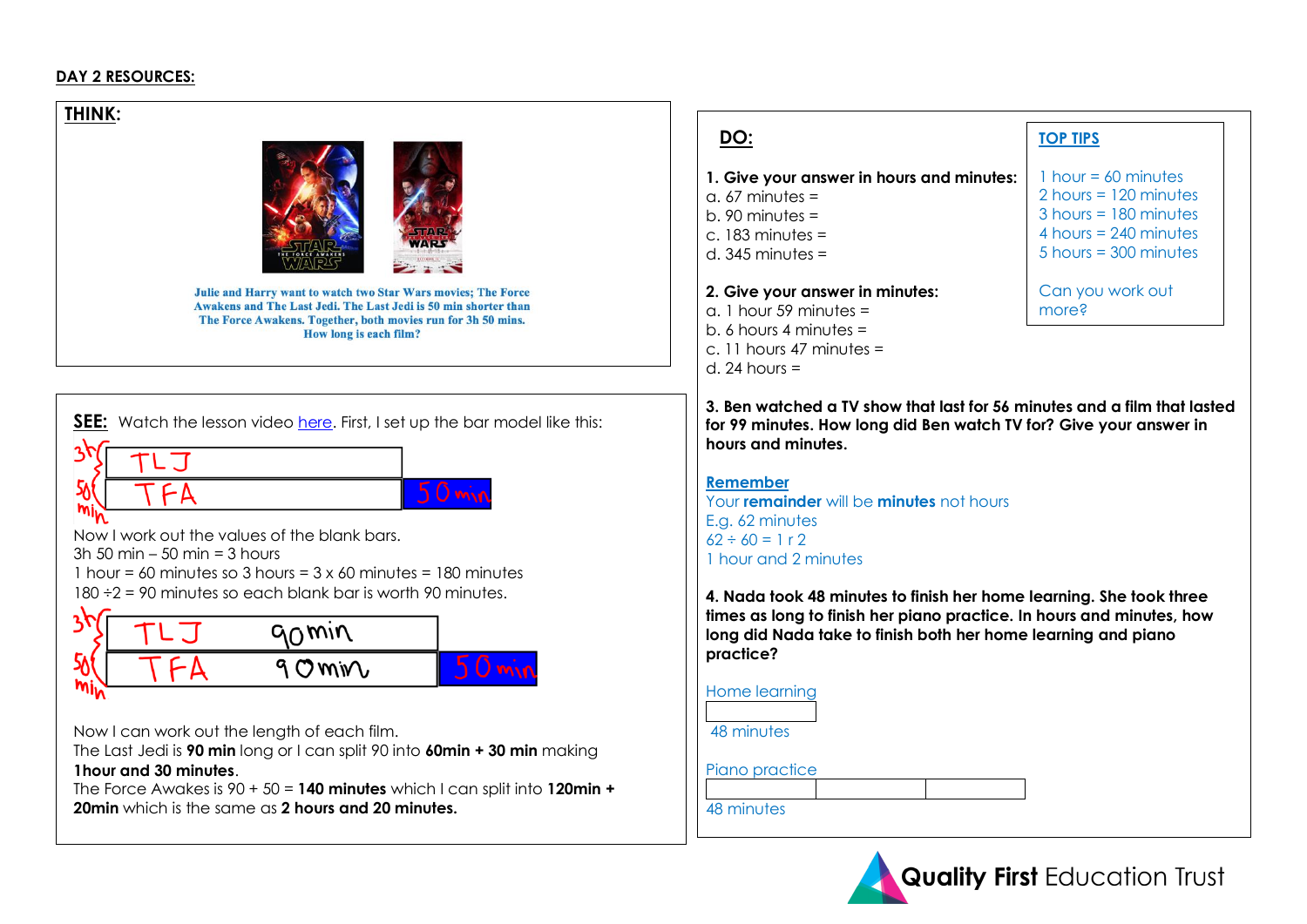## **DAY 3 RESOURCES:**



| DO:                                                                                                                                                            |                                                                                                                    |
|----------------------------------------------------------------------------------------------------------------------------------------------------------------|--------------------------------------------------------------------------------------------------------------------|
|                                                                                                                                                                | <b>TOP TIPS</b>                                                                                                    |
| 1. Answer in minutes and seconds:<br>a. 70 seconds<br>b. 111 seconds<br>c. 567 seconds                                                                         | 1 minute $= 60$ seconds<br>$2$ minutes = $120$ seconds<br>$3$ minutes = $180$ seconds<br>4 minutes $= 240$ seconds |
| 2. Answer in seconds:<br>a. 4 minutes and 22 seconds<br>b. 60 minutes and 45 seconds<br>c. 100 minutes and 59 seconds                                          | $5$ minutes = $300$ seconds<br>Can you work out more?                                                              |
| 3. Complete the table:                                                                                                                                         |                                                                                                                    |
| seconds                                                                                                                                                        | In minutes and seconds                                                                                             |
| 127                                                                                                                                                            |                                                                                                                    |
|                                                                                                                                                                | 1 minute 55 seconds                                                                                                |
| 159                                                                                                                                                            |                                                                                                                    |
| each lap he does he takes 24 seconds longer than the previous lap.<br>How long does it take him to complete the last lap?<br>$1st$ lap<br>$2nd$ lap<br>24 secs | 4. William takes 5 minutes 57 seconds to run round the park 3 times. For<br>5 minutes 57 seconds in total          |
| 3rd lap<br>24 secs 24 secs                                                                                                                                     |                                                                                                                    |
| Remember: 5 minutes = 300 seconds                                                                                                                              |                                                                                                                    |
| 5. Rose takes 49 seconds to fold a paper bird. She takes twice as long                                                                                         |                                                                                                                    |



**your answer in minutes and seconds.**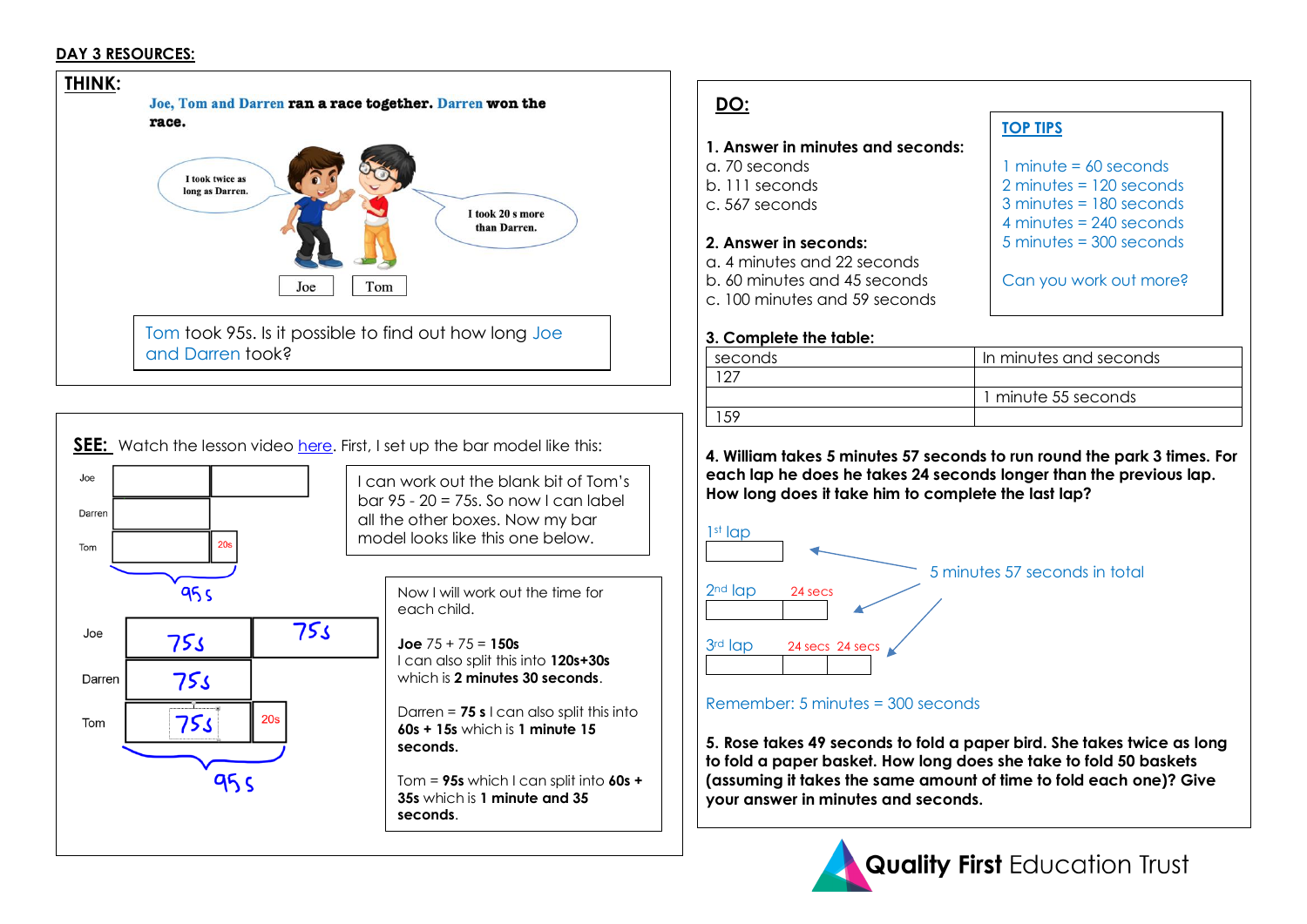#### **DAY 4 RESOURCES:**





# **DO:**

- **1. Answer in days and hours:**
- a. 50 hours b. 123 hours c. 400 hours

#### **2.Answer in hours:**

a. 1 day 23 hours b. 7 days 17 hours c. 31 days 13 hours

# **TOP TIPS**

 $1 \text{ day} = 24 \text{ hours}$  $2$  days = 48 hours  $3 \text{ days} = 72 \text{ hours}$  $4 \text{ days} = 96 \text{ hours}$  $5$  days  $= 120$  hours  $6$  days = 144 hours.

To turn **days into hours**, I **multiply by 24.**

To turn **hours into days**, I **divide by 24.**

**3. Luca took 35 hours to plan and design a dolls house, 123 hours to construct and 4 hours to paint it. How long did it take Luca to build the doll's house? Give your answer in days and hours.** 

**4. A ship sailed across the Atlantic Ocean in 180 hours. If the ship set off on 30th March, on which date did it complete its journey?**

**TIPS:** Turn the hours into days There are 31 days in March.

**5. The journey from Country A to Country B takes 2 days and 8 hours. The time taken for the journey from Country B to Country C by train is 12 hours less than the time taken to travel from Country A to Country B. What is the total time it takes to travel from Country A to Country B and then to Country C. Give your answer in days and hours.** 

**Remember:** Country A to Country B = 2 days and 8 hours

Country B to Country C = **12 hours less than** Country A to Country B

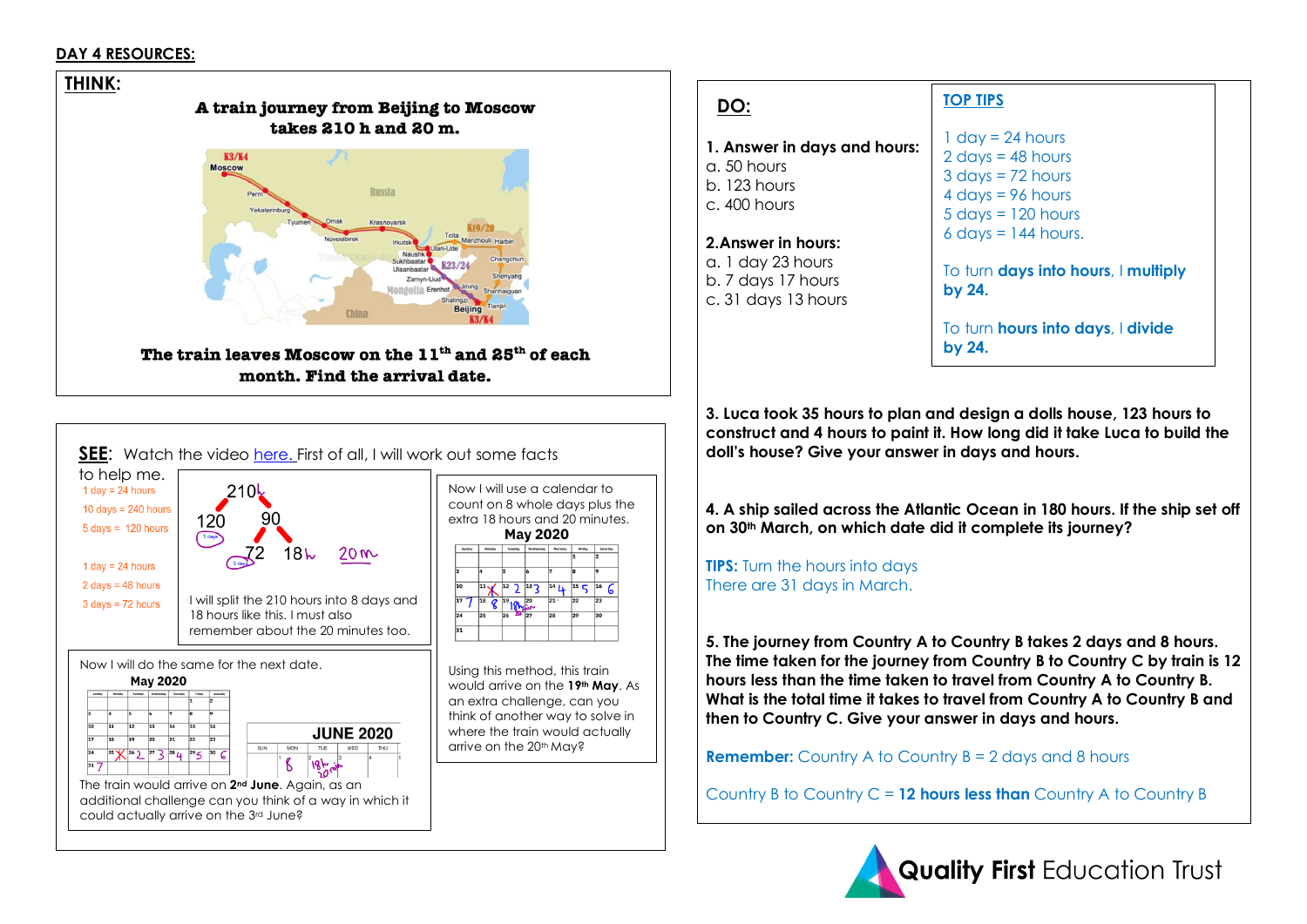#### **DAY 5 RESOURCES:**





**Quality First Education Trust**